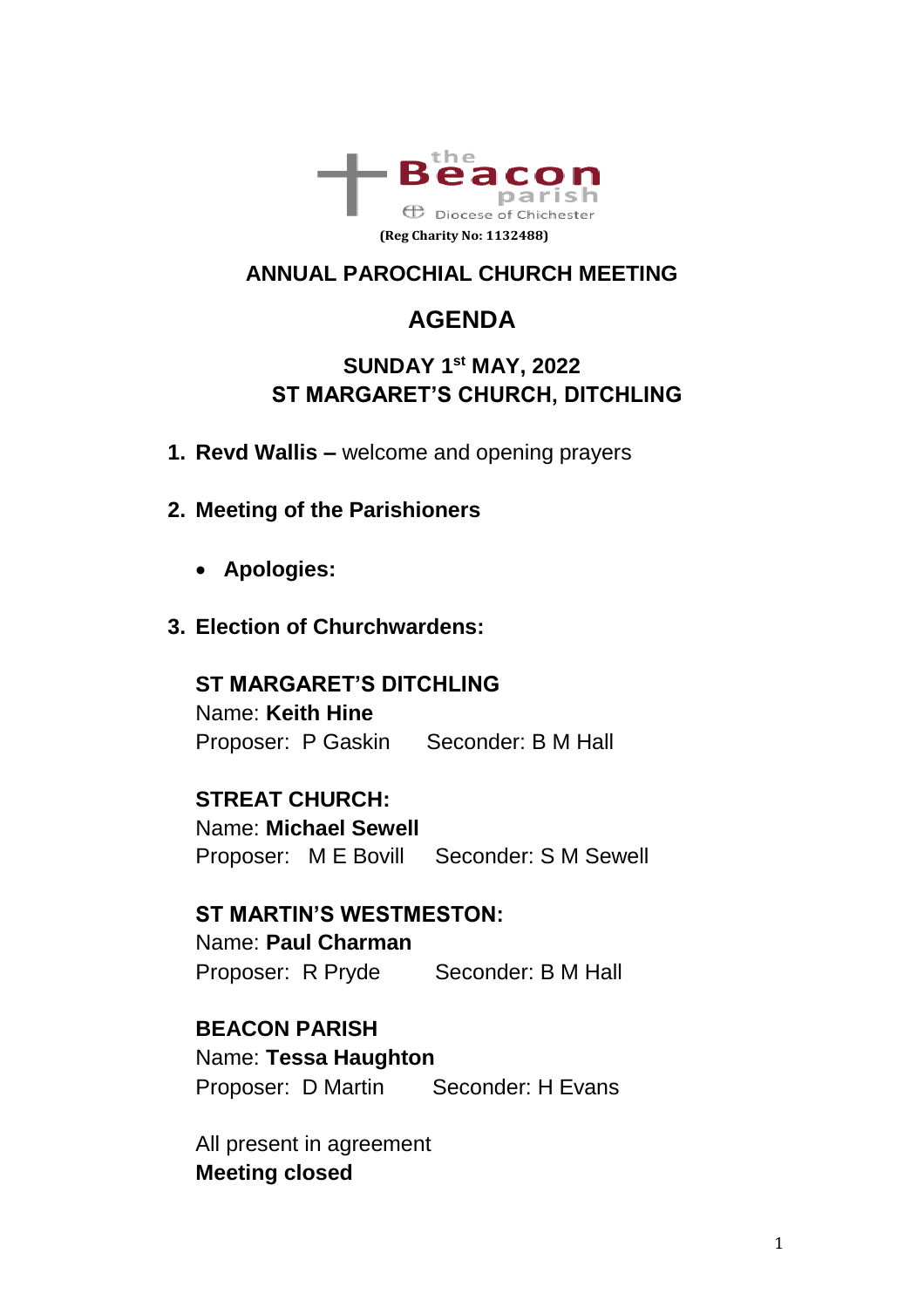

### **ANNUAL PAROCHIAL CHURCH MEETING**

1: **MINUTES** of the previous meeting held on 9<sup>th</sup> May, 2021, St Margaret's Church Ditchling

### **2: MATTERS ARISING**

**3: ELECTORAL ROLL** 

### **4: REPORT ON THE FINANCIAL AFFAIRS OF THE PARISH:**

### **5: DEANERY SYNOD REPORT**

**6: ELECTION OF PCC MEMBERS:** The following have agreed to stand for a further year:

Margaret Bovill, Simon Davey, Heather Evans, Sherrian Guest, Mark Moody-Stuart (Treasurer), Robert Sansom, Sue Sewell (Bookkeeper), Virginia De La Pole (Verger)

#### **7. APPOINTMENT OF WELCOMERS/SIDESMEN:**

**8. APPOINTMENT OF INDEPENDENT EXAMINERS: MAXWELL GUMBLETON, LEWES,** 

**9. REVD WALLIS'S ADDRESS**:

**10:VOTE OF THANKS TO REVD WALLIS AND MRS SALLY WALLIS**